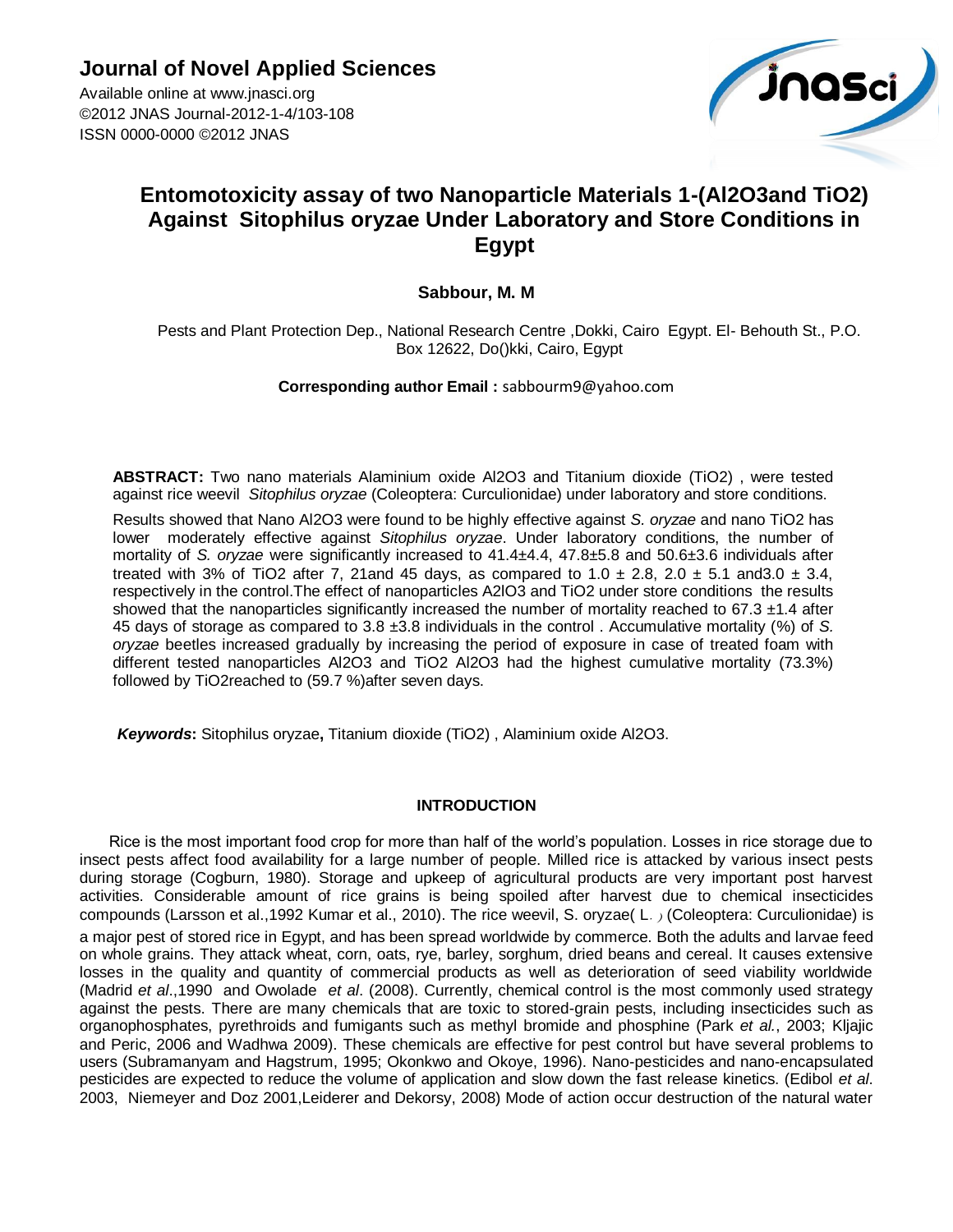barrier, the waxy layer of the cuticle, results in the desiccation of arthropods, Desiccation follows Fick"s law of diffusion., Water absorption by silica particles is not important, Since there is no chemical alteration of the absorbed lipids we can describe the modeof action as physisorption(Leiderer and Dekorsy, 2008). . Targeted nanoparticles often exhibit novel characteristics like extra ordinary strength, more chemical reactivity and possess a high electrical conductivity. Thus, nano-technology has become one of the most promising new technologies in the recent decade. Nanoparticles possess distinct physical, biological and chemical properties associated with their atomic strength (Leiderer and Dekorsy, 2008). Nanoparticles (which are 1-100 nm in diameter) are agglomerated atom by atom, and their size (and some-times shape) may be maintained by specific experimental procedure (Roy, 2009). Nanoparticles can be arranged or assembled into ordered layers, or mine layers (Ulrich *et al*., 2006). Such self-assembly is due to forces such as hydrogen bonding, dipolar forces, hydrophobic interactions, surface tension,

gravity and other forces.

Thus nanotechnology deals with the targeted nanoparticles as and when the particles exhibit different physical strength, chemical reactivity, electrical conductance and magnetic properties (Nykypanchuk et *al*., 2008). Nanotechnology, a promising field of research opens up in the present decade a wide array of opportunities and is expected to give major impulses to technical innovations in a variety of industrial sectors in the future. Nanoencapsulation is currently the most promising technology for protection of host plants against insect pests. Thus nanotechnology will revolutionize agriculture including pest management in the near future. Over the next two decades, the green revolution would be accelerated by means of nanotechnology (Bhattacharyya *et al.*, 2010).

In particular, in this paper, our discussion is focused on nanoparticles in insects and their potential role in insect pest management

## **MATERIALS AND METHODS**

#### *Insects rearing*

*S.oryzae* was collected from infested rice obtained from a local market and reared in glass jars under laboratory conditions of 30°C  $\pm$  1°C, 75  $\pm$  5% relative humidity (RH) in continuous darkness. The RH was maintained by using saturated solution of sodium chloride (Winston and Bates 1960). After the pupal stage the adults less than 24 hrs old were used for the experiments.

## *Materials and Methods*

Characterization of the synthesized nanoparticles were prepared according to Abduz Zahir *et al* (2012). Lethal concentration and their associated confidence intervals were estimated from 24 h concentration mortality data using probit analysis (Finney, 1971).

## *Repellency test :*

The experiments were conducted in an arena in choice test . Disc of filter paper (Whatman No. 1) was treated with the tested nanoparticles Al2O3 and TiO2 at 1 %conc. and placed in cell A. While filter paper treated with distilled water and emulsifier only as control was placed in the cell B . Twenty newly emerged beetles were introduced into each arena. After 1,2,3,4,5,6 and 7 days, the number of beetles present in the cells A and B was recorded. The percentages of repellency values were calculated using the equation: D= ( 1- T/c ) x 100 ( Lwande *et al*,1985 ) where T and C represent the mean number of beetles in cells A and B (Treated and untreated ) , respectively.

#### *The insecticidal activity of tested nanoparticles:*

 Experiment was designed to test the initial as well as the persistent effect of the tested nanoparticles Al2O3 and TiO2 on beetles as cumulative mortality during successive intervals (0, 2, 4, and 7 days). Foam granules about 1cm in diameter were treated at time ( zero time) with tested nanoparticles , dried and provided with heat sterilized rice seeds ( 100g/each) fastened each with a string. Then all treatments were used immediately as non-choice test. The foam granules treated with the tested nanoparticles were mixed with rice seeds (2g foam/100g seeds) according to Abd El-Aziz (2001).

## *Ovipostional deterrent effect of tested nanoparticles(no choice test):*

To evaluate the oviposition deterrent of the tested nanoparticles Al2O3 and TiO2, a pair of newly emerged beetles, was placed with treated or untreated broad seeds in glass jars (250 cc capacity) covered with muslin. The beetles were left to lay eggs, and then the deposited eggs were counted on the seeds in the treated and untreated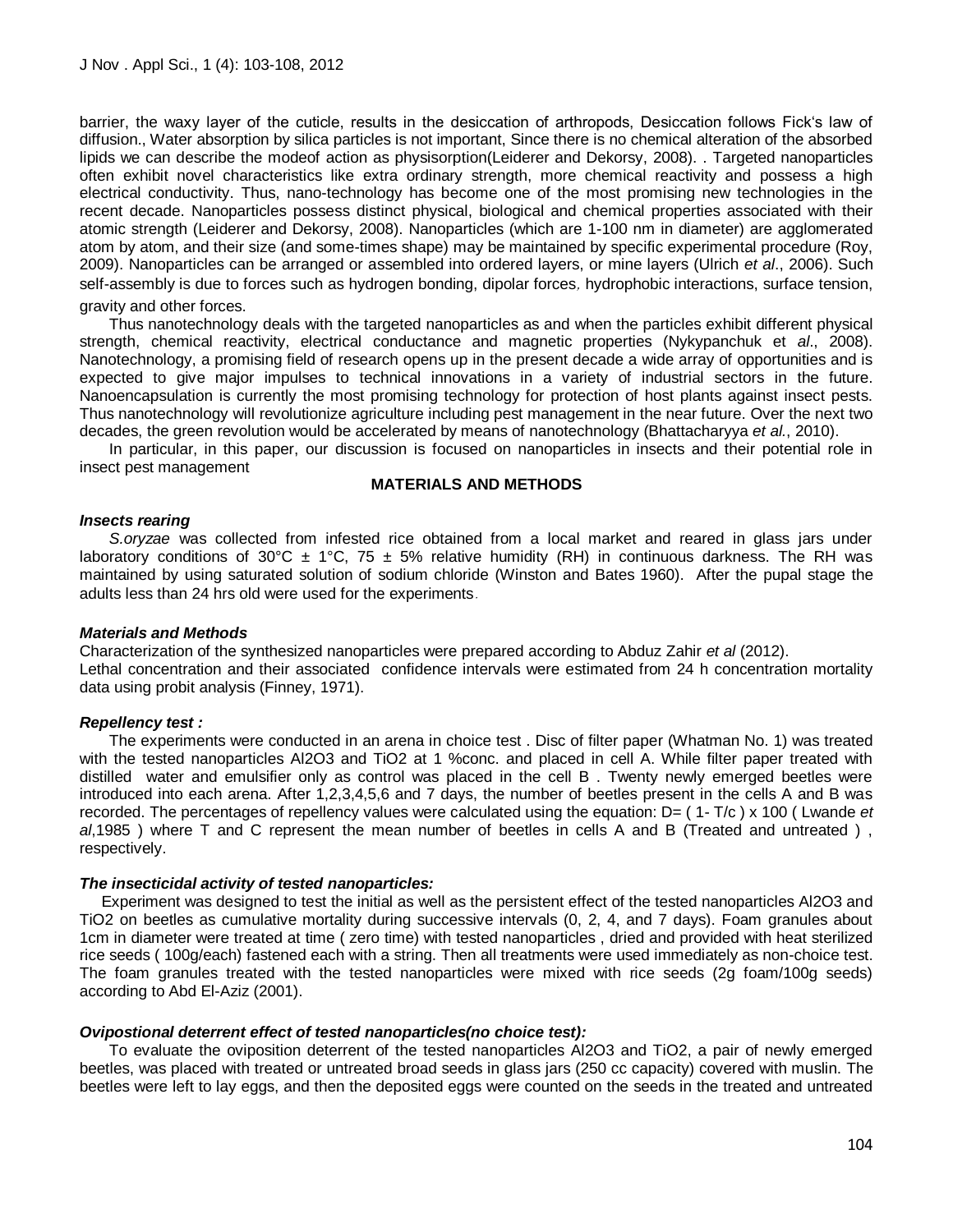jars. Each experiment was repeated five times, (Abd El-Aziz and Ismail, 2000). The number of deposited eggs was used as a criterion for the evaluation of reduction percentages.

Reduction % = [100 – *No. of deposited eggs in treatment*] X 100

*No. of deposited eggs in control*

The percent reduction is an index of effectiveness of the applied nanoparticles in reducing infestation and was calculated according to, Su (1989).

## *The persistence of nanoparticles during storage*

Experiment was designed to test the persistent effect of Al2O3 and TiO2 on foam as surface protectant at 20 day intervals over 120 days. All gunny sacks (20x20 cm each) were full of

heat sterilized rice seeds (100 g each), fastened, each with a string. The foam granules (about 1 cm in diameter) were sprayed with treatments, dried and provided as a layer between sacks. Following exposing to those treatments, two pairs of newly emerged beetles (2–3 day) were placed in a jar (2 l capacity with four gunny sacks) and observed for egg laying. The laid eggs were counted on the seeds in the treated and untreated jars. Each experiment was repeated five times, (Abd El-Aziz 2001).

The number of deposited eggs was used as a criterion for the evaluation of reduction percentages.

Reduction  $% = (100$ -no of laid eggs in treatments  $)$  X 100

#### no of laid eggs in control

The percent reduction is an index of effectiveness of the applied nanoparticles in reducing the pest infestation and was calculated according to Su (1989) .Dead beetles were removed and the jars were kept under the same experimental conditions until the emergence of F1 progeny adults occurred. Percentage reduction in adult emergence or inhibition rate (% IR) was calculated as:

 $%$ IR = (Cn  $\_$  Tn) 100/Cn

where: Cn is the number of newly emerged insects in the untreated (control) jar

Tn is the number of insects in the treated jar (Tapondjou et al. 2002).

## **RESULTS AND DISCUSSION**

Data in table 1 show that under laboratory conditions, the number of mortality of *S. oryzae* were significantly increased to 41.4±4.4, 47.8±5.8 and 50.6±3.6 individuals after treated with 3% of TiO2 after 7, 21and 45 days, as compared to 1.0  $\pm$  2.8, 2.0  $\pm$  5.1 and 3.0  $\pm$  3.4, respectively in the control. When *Sitophilus oryzae* were treated with Al2O3uder laboratory conditions, the number of mortality scored a higher mortality reached to 58.4±4.4,  $68.8\pm0.8$  and  $84.6\pm0.7$  individuals after treated with3% of Al2O3 nanoparticles as compared to 2.0  $\pm3.8$ , 2.3  $\pm5.2$ and 3.1 ±3.6 individuals , respectively (Table 2) . The effect of the nanoparticles Titanium dioxide (TiO2) against *Sitophilus oryzae* under store conditions showed in Table 3. In all treatments with Tio2, the number mortality of *S. oryzae* were significantly increased after the Tio2 treatments as compared with the control Table 3. The effect of nanoparticles A2lO3 and TiO2 under store conditionsin tables 4 and 5, the results showed that the nanoparticles significantly increased the number of mortality reached to  $67.3 \pm 1.4$  after 45 days of storage as compared to 3.8 ±3.8 individuals in the control . Table 5 show that in the store the number of mortality of S. *oryzae* were significantly decreased to 17.1±3.6 and25.0±9.9 after 21 days of treatments with Ti02 and Al2O3, respectively as compared to2.0±5.9 in the control after 120 days of treatments with the nanoparticles TiO2 39.0±5.9 and Al2O3 the 78.6 ±6.8as compared to5.9 ±8.9 in the control.Data in Table (6) indicated that accumulative mortality (%) of *S. oryzae*  beetles increased gradually by increasing the period of exposure in case of treated foam with different tested nanoparticles Al2O3 and TiO2. Al2O3 had the highest cumulative mortality (73.3%) followed by TiO2reached to (59.7 %)after seven days. In this respect, Chander and Ahmed(1986) applied different doses of the essential oil of *Acorus calamus* to seeds of green gram *Vigna radiata* (Wilcz) to protect them against *Callosobruchus chinensis*  and found that 1ml/Kg offered a high degree of protection up to a period of 135 days. Prolonged protection of the seeds was mainly due to a high adult mortality besides reduced oviposition and low hatching. Foam sprayed with clove oil (5%) and placed between sacks caused the highest mortality (66.6%) of *C. maculatus* as compared with treated sacks or foam inside sacks (63.3% and 42%, respectively) after 6 days of storage (Abd El-Aziz ,2001) .The same results were obtained by Chander and Ahmed (1986); Saxena *et al*.,(1976), Surabaya *et al.,* (1994).

## **The persistence of nanoparticles tested during storage**

The persistent effect of nanoparticles with on foam covering gunny bags displayed several different modes of action by reducing oviposition and adult emergence (F1) of *Sitophilus oryzae* (Table 7). The oviposition was completely inhibited when stored rice seeds were treated with Al2O3 during 20, 40, 60 and 80 days of storage. The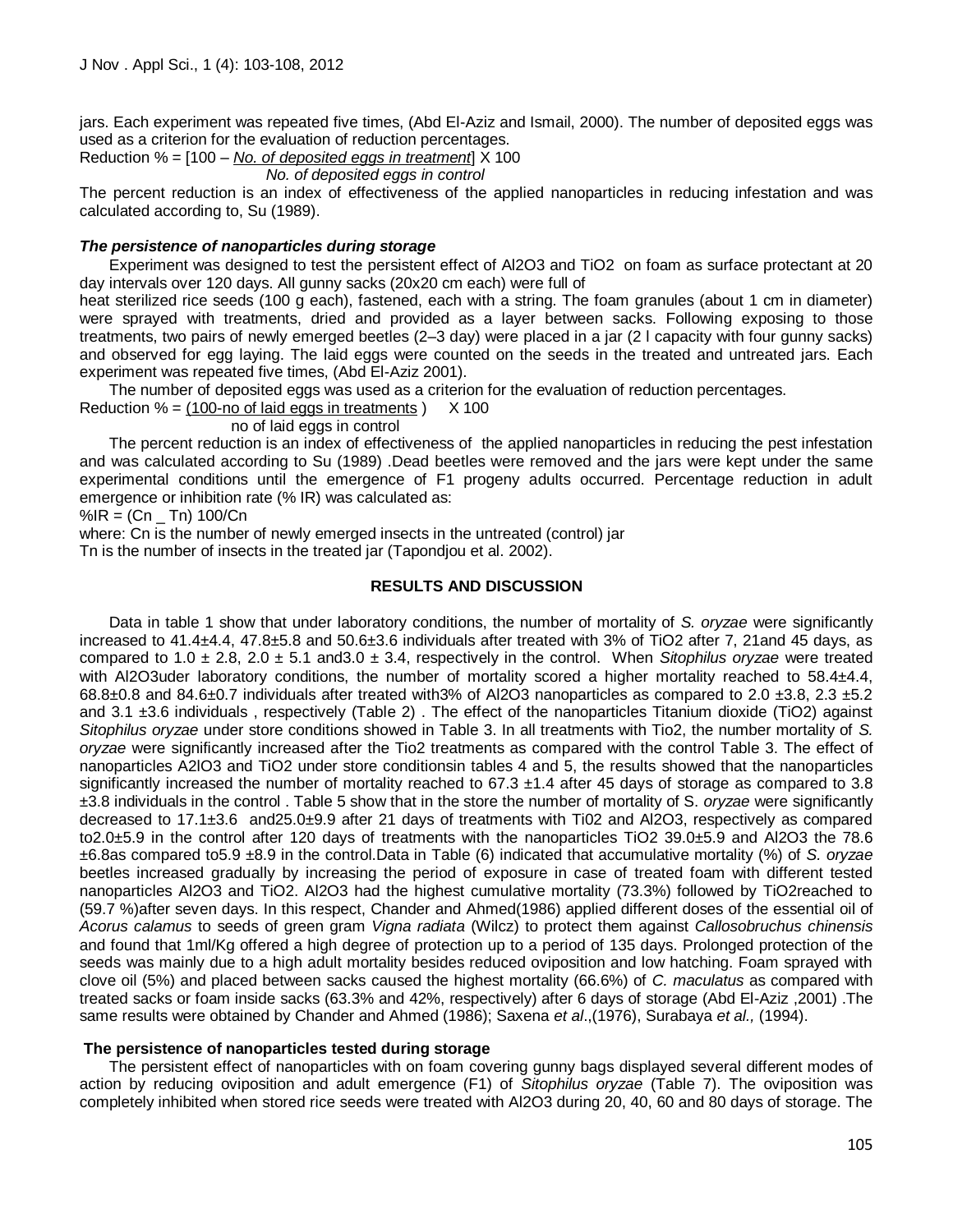% reduction values in the number of laid eggs and adult emergence after 120 days were 97 and 95 93%, respectively in case of Al2O3 application on foam covering gunny bags provided promising oviposition deterrency, toxicity and suppressing *S*. *oryzae* infestation, persistence and protecting rice seeds from beetles" infestation for 120 days during storage.

Abd El-Aziz and Sharaby (1997) tested the effects of white mustard oil on egg lying and egg masses viability of *Spodoptera littoralis*. Spraying cotton plants with 2.5% of oil caused reduction in egg laying. The moths laid only 7% of their egg masses and the percentage of repellency was 89.4%. At 2.5% conc., egg masses of different ages (24, 48 and 72 h old) were highly affected and the reductions were 66.6, 45 and 92%, respectively compared to the control. Compared with the investigation of Prakash (1982),white mustard oil was found to protect stored pulses against storage insects" infestation, especially the black gram and the green gram. Regnault-Roger and Hamraoui (1995) reported that eugenol, the main constituent of the essential oil of clove, also produced a strong inhibition of larval penetration of *Acanthoscelides obtectus* (Say) and finally a complete inhibition of emergence. Turcani (2001) experimented combinations of neemazal and Btk products against gypsy moth in oak stands. All combinations gave 100% mortality after three weeks of exposure. Abd El-Aziz (2001) mentioned that the treated foam with clove and eucalyptus oil vapours covering gunny sacks was the most significantly effective against *C. maculatus* infestation after 90 days of storage compared with the other applications (treated sacks or foam inside sacks). The foregoing results indicate that the mustard and clove essential oils have properties which cause adult mortality, repellency of *B. incarnatus* and this may be correlated to the chemical constituents of these oils. Application of mustard oil formulated with *P. fumosoroseus* on foam covering gunny bags provided promising oviposition deterrency, toxicity and suppressing *B. incarnates* infestation, persistence and protecting broad bean seeds from beetles" infestation for 120 days during storage (Kohler *et al*.1987, Maheshwari *et al* . 1988 and Madrid *et al,* 1990).

|                |                |                              | Lifect of the nanoparticles Titalifulni dioxide (TiOZ) against <i>Shophillus officed</i> difuer faboratory |  |  |  |  |
|----------------|----------------|------------------------------|------------------------------------------------------------------------------------------------------------|--|--|--|--|
| Concentrations |                | No. of mortality + S.E after |                                                                                                            |  |  |  |  |
|                | 7 Davs         | 21D                          | 45D                                                                                                        |  |  |  |  |
| 0.2%           | $22.3 \pm 3.4$ | $25.3 \pm 1.9$               | $35.7 \pm 6.4$                                                                                             |  |  |  |  |
| 0.5%           | $25.5 \pm 3.2$ | $33.1 \pm 2.2$               | $39.7 \pm 3.4$                                                                                             |  |  |  |  |
| $1\%$          | $39.1 \pm 3.6$ | $41.4 \pm 3.8$               | $47.7 \pm 5.2$                                                                                             |  |  |  |  |
| 3%             | $41.4 \pm 4.4$ | $47.8 \pm 5.8$               | $50.6 \pm 3.6$                                                                                             |  |  |  |  |
| control        | $1.0 + 2.8$    | $2.0 + 5.1$                  | $3.0 \pm 3.4$                                                                                              |  |  |  |  |
| F-value        |                | 11.3                         |                                                                                                            |  |  |  |  |
| LSD 5%         |                | 10.6                         |                                                                                                            |  |  |  |  |

Table 1. Effect of the nanoparticles Titanium dioxide (TiO2) against *Sitophilus oryzae* under laboratory conditions

| Table 2. Effect of nanoparticles aluminum oxide Al2O3 against Sitophilus oryzae under laboratory conditions |  |  |  |  |  |  |
|-------------------------------------------------------------------------------------------------------------|--|--|--|--|--|--|
|                                                                                                             |  |  |  |  |  |  |

| Concentrations |                | No. of mortality $\pm$ S.E after |                |
|----------------|----------------|----------------------------------|----------------|
|                | 7 Days         | 21D                              | 45D            |
| 0.2%           | $29.5 + 4.5$   | $39.4 \pm 4.4$                   | $55.4 \pm 0.7$ |
| 0.5%           | $32.3 \pm 3.4$ | $44.4 \pm 4.4$                   | $65.8 \pm 0.8$ |
| 1%             | $44.6 + 5.8$   | $51.2 \pm 0.6$                   | $7.9 \pm 0.8$  |
| 3%             | $58.4 + 4.4$   | $68.8 \pm 0.8$                   | $84.6 \pm 0.7$ |
| Control        | $2.0 \pm 3.8$  | $2.3 \pm 5.2$                    | $3.1 \pm 3.6$  |
| F-value        |                | 11.4                             |                |
| LSD 5%         |                | 10.2                             |                |

| Table 3. Effect of the nanoparticles Titanium dioxide (TiO2) against Sitophilus oryzae under store conditions |  |  |  |  |  |  |  |
|---------------------------------------------------------------------------------------------------------------|--|--|--|--|--|--|--|
|                                                                                                               |  |  |  |  |  |  |  |

| Concentrations |                | No. of mortality± S.E after |                |  |  |
|----------------|----------------|-----------------------------|----------------|--|--|
|                | 7 Davs         | 21D                         | 45D            |  |  |
| 0.2%           | $10.1 \pm 2.3$ | $18.2 \pm 8.3$              | $19.8 \pm 3.4$ |  |  |
| 0.5%           | $22.0 \pm 3.4$ | $30.1 \pm 4.8$              | $38.3 + 5.7$   |  |  |
| $1\%$          | $31.1 \pm 3.5$ | $35.1 \pm 3.9$              | $45.5 \pm 1.3$ |  |  |
| 3%             | $41.22 + 4.5$  | $451.1 \pm 2.5$             | $49.9 + 1.1$   |  |  |
| control        | $1.0+2.8$      | $2.1 \pm 3.2$               | $3.0 + 8.6$    |  |  |
| F-value        |                | 10.9                        |                |  |  |
| LSD 5%         |                | 10.2                        |                |  |  |

Table 4.: Effect of nanoparticles aluminium oxide Al2O3 against Sitophilus oryzae under store conditions

| Concentrations | No. of mortality± S.E after |                |                |     |  |  |
|----------------|-----------------------------|----------------|----------------|-----|--|--|
|                | 7 Days                      | 21D            |                | 45D |  |  |
| 0.2%           | $26.4 + 4.7$                | $35.4 \pm 3.3$ | $47.6 \pm 1.0$ |     |  |  |
| 0.5%           | $35.3 \pm 4.5$              | $43.3 \pm 4.8$ | $58.8 \pm 1.4$ |     |  |  |
| 1%             | $45.4 \pm 5.6$              | $55.6 \pm 3.4$ | $67.6 \pm 101$ |     |  |  |
| 3%             | $51.3 + 4.1$                | $63.5 \pm 1.7$ | $87.3 \pm 1.4$ |     |  |  |
| control        | $2.2 \pm 3.8$               | $3.3 + 5.6$    | $3.8 \pm 3.8$  |     |  |  |
| F-value        | 11.8                        |                |                |     |  |  |
| LSD 5%         | 10.3                        |                |                |     |  |  |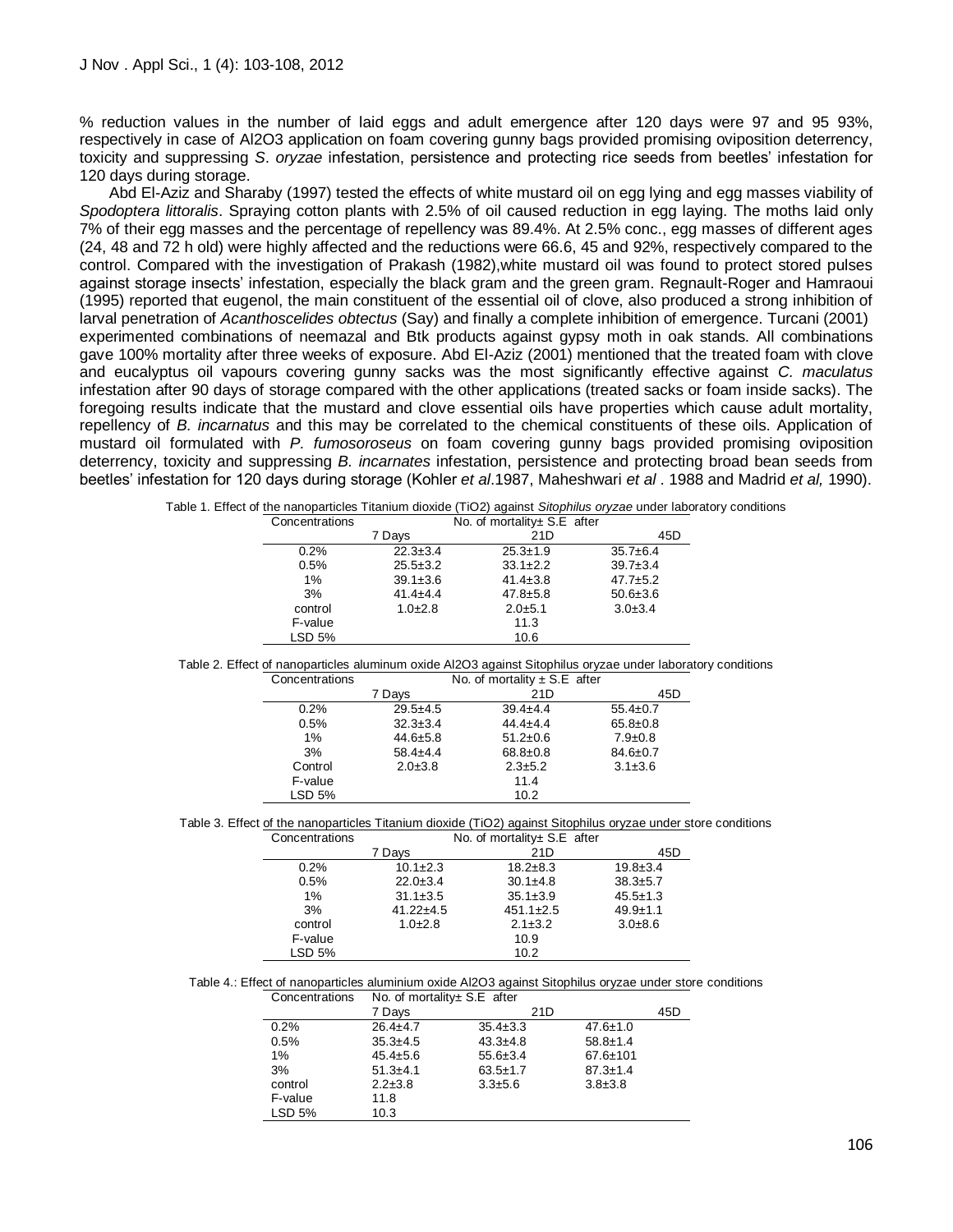Table 5. Entomotoxicity Assay of the two nanoparticles materials tested against sitophilus oryzae under store conditions

| Tested materials    | NO. of mortality $\pm$ S.E after |                |                |                |      |
|---------------------|----------------------------------|----------------|----------------|----------------|------|
|                     | 21 D                             | 45 D           |                | 90D            | 120D |
| TiO <sub>2</sub>    | $17.1 \pm 3.6$                   | $26.7 \pm 5.2$ | $32+7.7$       | $39.0 + 5.9$   |      |
| AI2O3               | $25.0+9.9$                       | $44.7 \pm 4.8$ | $58.6 \pm 9.4$ | $78.6 \pm 6.8$ |      |
| Untreated (control) | $2.0 + 5.9$                      | $2.5 + 9.6$    | $4.0 \pm 7.9$  | $5.9 + 8.9$    |      |
| $F-test =$          | 14.5                             |                |                |                |      |
| LSd5%=              | 11.4                             |                |                |                |      |

Table 6. Accumulative mortality of Sitophilus oryzae adults during the first week of rice seeds exposed to treated foam with different oils Treated oils Time(days) Accumulative mortality%

| n i vulvu viiv   | $inv($ uuyo $)$ | $1$ to our narrow $\sigma$ in order $\gamma$ |
|------------------|-----------------|----------------------------------------------|
|                  |                 | 18.3                                         |
| TiO <sub>2</sub> | 2               | 31.6                                         |
|                  | 4               | 41.7                                         |
|                  | 7               | 59.7                                         |
|                  | 0               | 26.7                                         |
|                  | 2               | 48.8                                         |
| Al2O3            | 4               | 62.4                                         |
|                  | 7               | 73.3                                         |
|                  | 0               |                                              |
|                  | 2               |                                              |
|                  | 4               |                                              |
| untreated        | 7               | 2.1                                          |

Table 7. Effect of nanoparticles on number Sitophilus oryzae of laid eggs/female and % of adult emergence (F1) of B. incarnates beetles during storage periods of rice seeds

| Storage         |                          | Control       |             | AI2O3         |                 | TiO <sub>2</sub> |
|-----------------|--------------------------|---------------|-------------|---------------|-----------------|------------------|
| Interval [days] | no. of eggs              | % adult       | no. of eggs | % adult       | no. of eggs     | % adult          |
|                 | /2±S.E.                  | emergence(F1) | $19±$ S.E.  | emergence(F1) | $12±$ S.E.      | emergence(F1)    |
| 20              | $87.8 \pm 1.56$          | 82            | $0.0 + 0.0$ | $0.0 + 0.0$   | $0.0 + 0.0$     | $0.0 + 0.0$      |
| 40              | $90.2 \pm 1.39$          | 83            | $0.0 + 0.0$ | $0.0 + 0.0$   | $0.0 + 0.0$     | $0.0 + 0.0$      |
| 60              | $85.0 \pm 1.84$          | 83            | $0.0 + 0.0$ | $0.0 + 0.0$   | $0.0 + 0.0$     | $0.0 + 0.0$      |
| 80              | $92.0 \pm 1.42$          | 90            | $0.0 + 0.0$ | $0.0 + 0.0$   | $0.0 + 0.0$     | $0.0 + 0.0$      |
| 100             | $98.0 \pm 1.44$          | 88            | 6±1.0       | 9             | $19.4 \pm 2.16$ | 14               |
| % of reduction  |                          |               | 95          | 103           | 82.2            | 97               |
| 120             | $91.4 \pm 1.81$          | 91            | 11±0.51     | 13            | $22.2 \pm 1.43$ | 22               |
| % of reduction  | $\overline{\phantom{a}}$ | -             | 97          | 95            | 85              | 85               |

#### **REFERENCES**

Abd El-Aziz, Shadia E and I. A. Ismail, (2000): The effectiveness of certain plant oils as protections of broad bean against the infestation by *Bruchus incaratus. Schm.* (Coleoptera- Bruchidae) during storage. (Annals Agric. Sci , Ain Shams ,Univ. Cairo, 45 (2) ,717- 725).

Abd El-Aziz, Shadia, E., (2001): Persistence of some plant oils against the bruchid beetle, *Callosobruchus maculates* (F.) (Coleoptera : Bruchidae) during storage.( Arab. Univ. J. Agric. Sci., Ain Shams Univ. Cairo, 9(1): 423 – 432).

Abd El-Aziz Shadia E., Sharaby M. 1997. Some biological effects of white mustard oil, Brassica alba against the cotton leafworm Spodoptera littoralis (Boisd.). Anz. Schadlingskde, Pflanzenschutz, Umweltschutz 70 (3): 62–64.

Abduz Zahir, A, A. Bagavan, C. Kamaraj, G. Elango, A. Abdul Rahuman, (2012). Efficacy of plant-mediated synthesized silver nanoparticles against *Sitophilus oryzae.* JBiopest, 5 (Supplementary): 95 - 102 .

Bhattacharyya, A., Bhaumik, A., Usha Rani, P., Mandal, S. and Timothy, T.E. 2010. Nano-particles - A recent approach to insect pest control. African Journal Biotechnology, 9(24): 3489–3493.

Chander, H and S.M Ahmed, (1986): Efficacy of oils from medicinal plants as protectants of green gram against the plus beetle. *Callosobruchus chinensis.*( Entim., 11: 21-28).

Cogburn, R.R. 1980. Insect pests of stored rice. In: Rice: production and utilization, (Luh, B.S. eds).AVI Publishing Company Inc., West Port, Connecticut, USA pp 289–310.

Elibol OH, Morisette DD, Denton JP, Bashir R (2003). Integrated nanoscale silicon sensors using top-down fabrication. Appl. Phys. Lett. 83: p. 4613.

Finney, D.F. 1971. Probit Analysis, 3rd Edition, Cambridge University Press, Cambridge U.K.

Kohler, J., and J.J. Kirkland. 1987 . Improved silica-based column packing for high-performance liquid chromatography. J. Chromatogr. 385 :125-150.

Kumar, J.A., Rekha, T., Devi, S.S., Kannan, M., Jaswanth, A.`and Gopal, V. 2010. Insecticidal Activity of Ethanolic Extract of Leaves of Annona squamosa. Journal of Chemical Pharmaceutical Research, 2(5): 177–180.